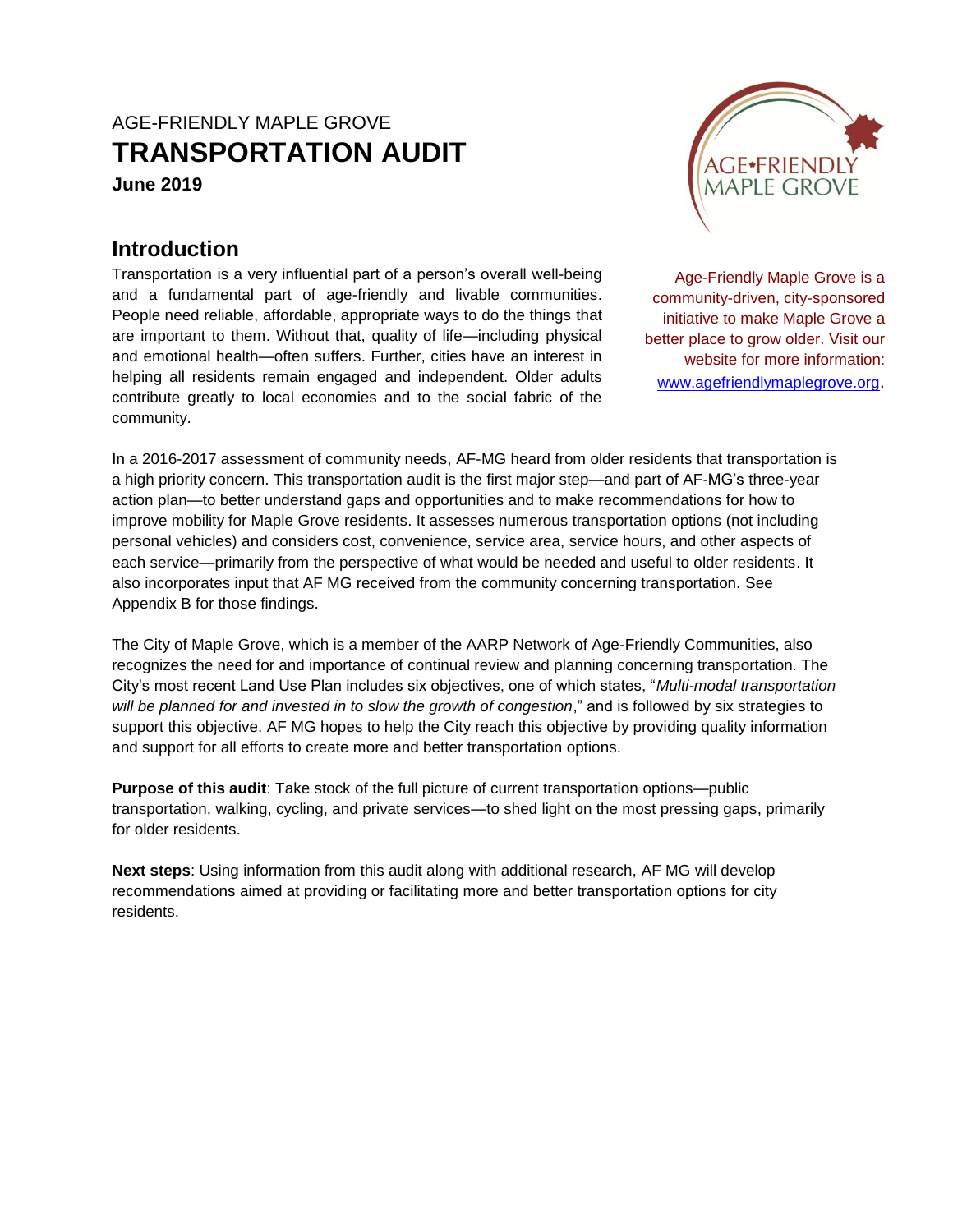## **Bus Services**

## **1. Maple Grove Transit: My Ride**

#### *Overview:*

My Ride (formerly known as Dial-a-Ride) is an advance reservation, shared-ride, curb-to-curb bus service available to the general public. My Ride is provided by Maple Grove Transit, which is operated by the City of Maple Grove. It currently uses a fleet of seven small buses; the City would like to add more. With affordable fares and quality customer service, My Ride is an important and valued community service.

| How it Works: |                                                                                                                                                                                                                                       |
|---------------|---------------------------------------------------------------------------------------------------------------------------------------------------------------------------------------------------------------------------------------|
|               | Service hours: Monday - Friday from 6 a.m. to 6 p.m. and Saturday 7 a.m. - 4 p.m. No service on<br>Sundays or major holidays.                                                                                                         |
| Service area: | Within City of Maple Grove boundaries, plus service to City of Osseo, Hennepin<br>Technical College/North Hennepin Community College and Starlight Transit Station (next<br>to Cub Foods in Brooklyn Park)                            |
| Fare:         | \$1.75 cash per one-way ride (exact change, no checks). Children five years and younger<br>ride free. Purchase 10-ride punch cards for \$15 (\$2.50 savings) at the Maple Grove<br>Government Center, Community Center and Cub Foods. |

Mobile apps are now available that allow users to make reservations and pay for their trip. For all details, go to [https://www.maplegrovemn.gov/services/transit/my-ride.](https://www.maplegrovemn.gov/services/transit/my-ride)

#### *Strengths:*

- Affordable
- Easy to use
- Reservations and payment can be made with or without the mobile app
- Well-run and locally operated

#### *Limitations:*

- Due to funding and policy realities, there is no service in the evening, on Sundays, or on holidays
- Nature of the service means it cannot usually be used on demand (i.e., trips must be planned and booked in advance)

## **2. Metro Mobility**

#### *Overview:*

Metro Mobility is a bus service available to people who are unable to use regular fixed-route bus service due to a disability or limiting health condition. It serves the entire Twin Cities region. While some avoid it due to what can be long wait and travel times, others value it greatly for the safe and affordable service it offers.

#### *How it Works:*

Metro Mobility is operated by the Metropolitan Council. Riders must obtain certification from a medical doctor or other authorized professional to be eligible to use the service. Trips can be taken for any purpose (other than emergency medical) and to any destination within the service area and service times, which vary across the metro area.

For more information, call 651-602-1111 or go to [https://www.metrotransit.org/metro-mobility.](https://www.metrotransit.org/metro-mobility)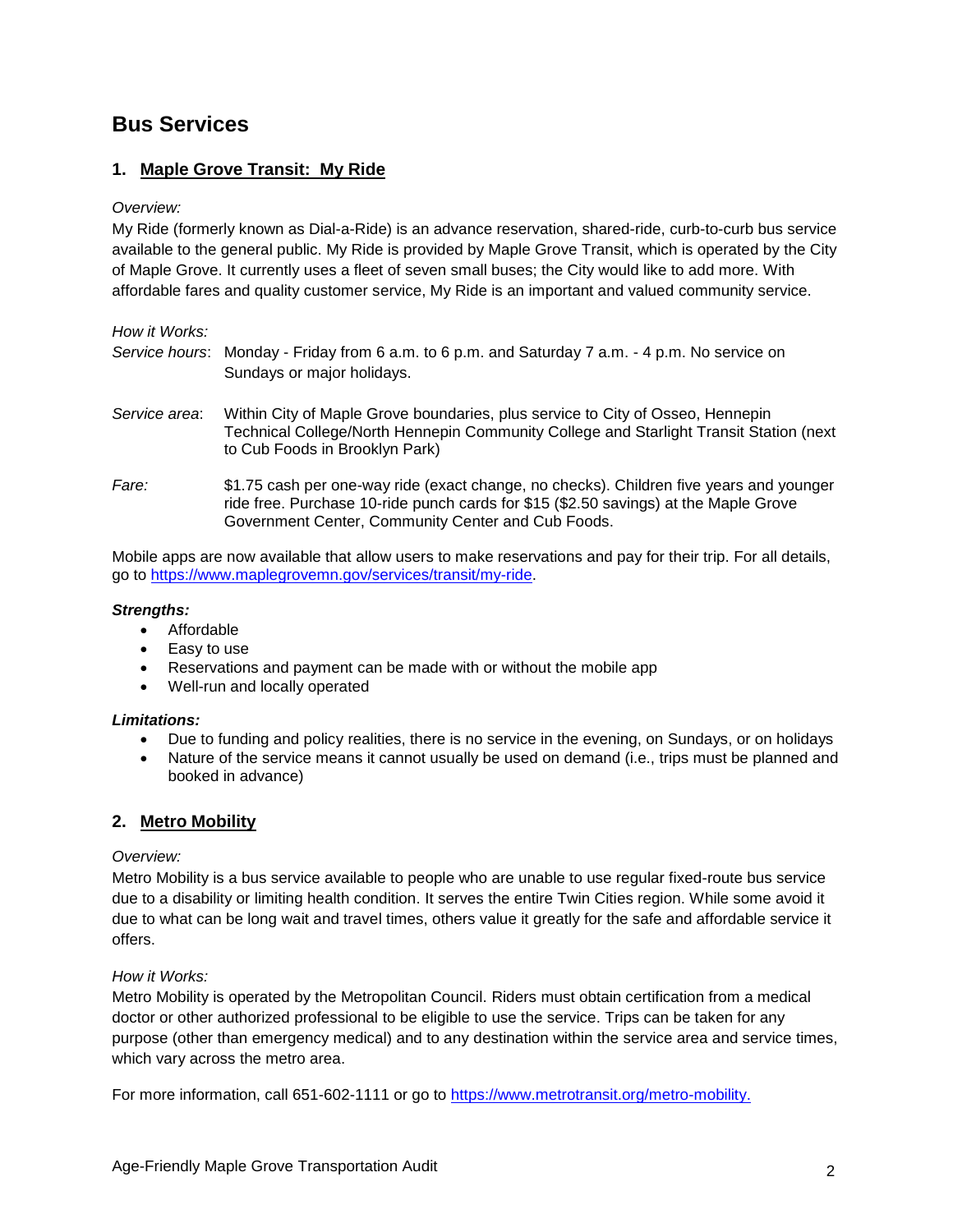## *Strengths:*

- Service is generally available 7 days a week
- Travel anywhere in the metro area
- Affordable fares
- Provides an option for people with few other choices

## *Limitations:*

- Available only to eligible riders
- Requires advanced notice and, as a shared ride service covering a relatively large geographic area, is often a time-consuming way to travel

## **3. Metro Transit**

## *Overview:*

Metro Transit is the primary public transit provider in the Twin Cities region. It operates train and bus service, including Metro Mobility and Transit Link, and provides a free carpool matching program. However, other than rush-hour commuter buses operated by Maple Grove Transit, no fixed-route buses or trains currently serve Maple Grove directly.

## *How it Works:*

Metro Transit is the region's largest public transit provider serving the Twin Cities area offering both bus and train service. In addition to traditional buses, the METRO system includes light-rail trains (LRT) and bus rapid transit (BRT) that offer frequent, all-day service between stations with enhanced amenities. A [METRO Blue Line extension,](http://www.metrocouncil.org/Transportation/Projects/Furture-Projects/Bottineau-Transitway.aspx) which will provide light-rail service from downtown Minneapolis to Brooklyn Park, is under development. At this point the construction timeframe and how Maple Grove Transit will connect with this line is uncertain. Call (612) 373-3333 for regional transit information or go to [www.metrotransit.org.](http://www.metrotransit.org/)

## *Strengths:*

- Wide network of service
- Affordable fares
- Many services available 7 days a week (schedules vary across the metro area)

## *Limitations:*

- Other than weekday rush hour/commuter bus service, service is not available in Maple Grove (without use of supplementary service such as Transit Link)
- Older people not accustomed to using the system are unlikely to start using it

## **4. Transit Link**

## *Overview:*

Transit Link "links" riders to/from fixed-route transit service, not to other specific destinations. For example, a person could be picked up at their home in Maple Grove and dropped off at the Brooklyn Park Starlite Transit Center to connect to regular bus service (or vice versa). It is shared-ride public transportation for the Twin Cities metro area where regular route transit service is infrequent or unavailable. It's for trips that can't be accomplished on regular transit routes alone.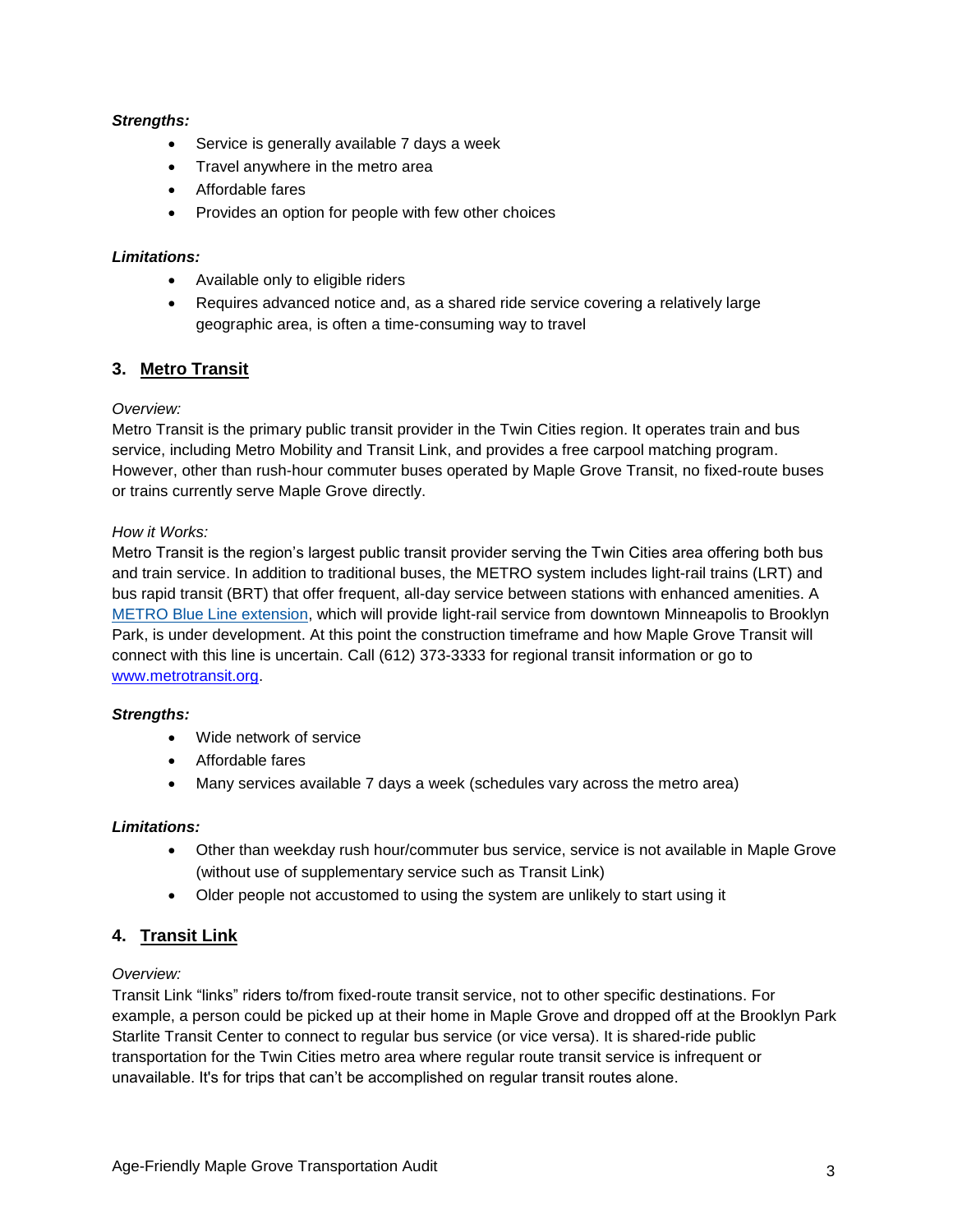## *How it Works:*

Trips must be requested from one to five business days in advance. All trip requests are subject to availability – they are not guaranteed. Fares are paid in cash or with a Go-To Card with stored value and cost \$4.50 during peak hours and \$3.50 during non-peak times. Standard service hours are weekdays, Monday through Friday, from 6 a.m. to 7 p.m

For details, go to<https://metrocouncil.org/Transportation/Services/Transit-Link.aspx>

#### *Strengths:*

- Provides a means of connecting to a broader, comprehesive transportation network, which is necessary in Maple Grove, where there is very little fixed-route service.
- Affordable fares
- Trips can be scheduled over the phone; computer/smart phone not required
- Same-day trips are sometimes possible
- "Standing orders" are possible for regular trips
- Trips can be paid for with cash or with a Go-To fare card

#### *Limitations:*

- Service generally available on weekdays only
- People not accustomed to using the system—including the broader Metro Transit system are unlikely to start using it

## **5. Maple Grove Transit: Commuter Express**

#### *Overview:*

As its name suggests, Commuter Express is a bus service primarily for commuters traveling between Maple Grove and downtown Minneapolis during rush hour on Monday through Friday. Operated by Maple Grove Transit, it is a very valuable service and has grown substantially over the years, but is of limited use or benefit for people going to Minneapolis for other reasons.

#### *How it Works:*

Commuter Express is a service offered by the City of Maple Grove providing weekday morning rush-hour express service to downtown Minneapolis with return service to Maple Grove in the afternoon rush hour. There is one midday round trip from the Transit Station to downtown Minneapolis.

#### *Routes:*

Five express routes serve downtown Minneapolis: 780, 781, 782, 783, and 785. Additionally, Route 788 shuttle acts as a collector and transfers customers to Route 783. Route 789 is an express route to the University of Minnesota and does not operate during the Winter and Summer semester breaks. Route 787 is a shuttle route that provides midday and evening service from Maple Grove Transit Station to the other Park & Ride lots, allowing someone parked at any Park & Ride to get back from downtown Minneapolis midday or evening via route 781. For detailed maps on routes, times and park and ride locations go to:

<https://www.maplegrovemn.gov/services/transit/commuter-express-services>

*Fares:*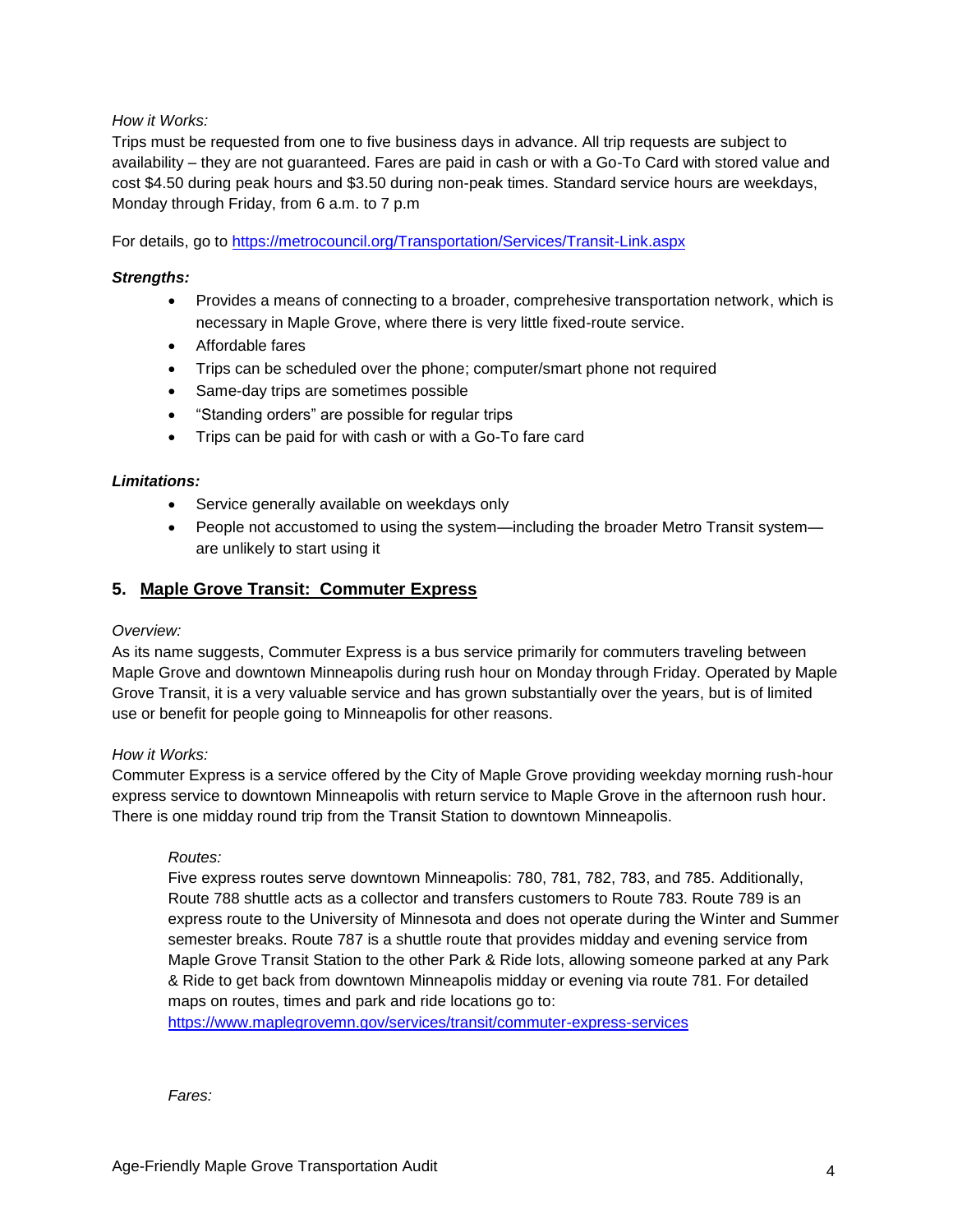Commuter Express fare is \$3.25 during rush hour, and \$2.50 (\$1.00 for seniors) during non-rush hour times. Persons with disabilities are always \$1.00. Fares are payable in cash while boarding the bus or bus cards and passes are available at Maple Grove Cub Foods or Metro Transit Service Centers. There is also a mobile app available.

#### *Strengths:*

- Well-run, locally operated service
- Affordable fares
- Trips can be paid for with cash on the bus or with a Go-To fare card

#### *Limitations:*

 Service targets traditional commuters traveling to/from Minneapolis; not suited to people interested in traveling to Minneapolis for recreation or other purposes

## **6. Jefferson Lines**

#### *Overview:*

Jefferson Lines offers bus service to other Minnesota communities (and beyond), including St. Cloud, Duluth, Blaine, Winona, Grand Rapids, and many others. Buses depart from Maple Grove Transit Station six times a day.

#### *How it Works:*

Jefferson Lines is a Minneapolis-based company that provides service to 65 Minnesota communities directly and intercity bus service to 13 states, serving more than 170 communities nationwide. The City of Maple Grove has an arrangement with Jefferson Lines to provide an "intercity" bus stop at the Maple Grove Transit Station located downtown at 12350 Main Street North. Jefferson Lines provides three daily westbound route stops in Maple Grove and three daily eastbound route stops.

Visit Jefferson Lines website [\(https://www.jeffersonlines.com/\)](https://www.jeffersonlines.com/) for service details and to purchase an advance fare bus ticket. Tickets must be purchased through Jefferson Lines in advance of making a trip. Neither Maple Grove Transit nor the City of Maple Grove sells Jefferson Lines bus fare tickets.

## **On Demand Transportation Services**

## **1. Uber / Lyft**

## *Overview:*

Uber and Lyft are convenient, relatively affordable, and easy to use. Riders use their smart phones to book and pay for rides. Similar to taxis, rides are available at any time, but drivers use their personal vehicles, and fares are generally cheaper. Importantly, these services are available on demand, providing a level of spontaneity and independence not available through many other services.

Potential barriers are that 1) users must generally have a smart phone and be comfortable inputting personal and payment information online; and 2) some older residents have expressed reluctance to be picked up by a stranger in their personal vehicle. However, services like GoGoGrandparent have been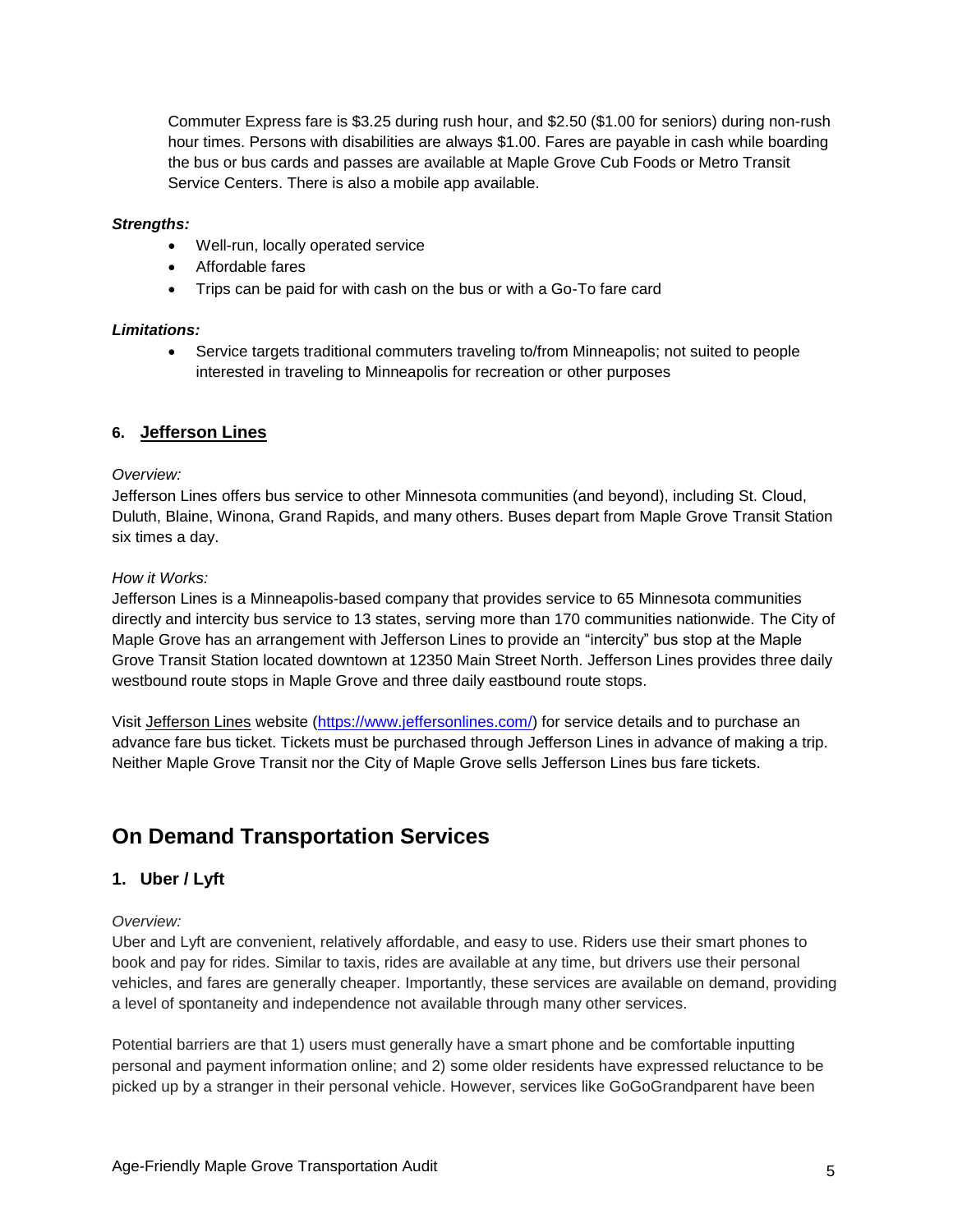created to connect people to Uber and Lyft without smart phones, and training classes can instruct people on exactly how to use these services and help allay common concerns.

## *How it Works:*

Uber and Lyft are on-demand transportation companies that operate nationwide. Riders must download a mobile app to their iOS or Android-based phone, sign up, enter a valid phone number, and enter a valid form of payment (either a credit card, or link to an Apple Pay, Google Wallet, or PayPal account). Passengers can then request a ride from a nearby driver. Once confirmed, the app shows the driver's name, arrival time, ratings from past passengers, and photos of the driver and car. It also shows the estimated fare for the trip. Drivers and passengers can add personal information to their profiles about their hometown, music preferences, and other details to encourage drivers and passengers to converse during the ride. After the ride is over and the passenger has left the vehicle, the passenger is given the opportunity to provide a gratuity to the driver, which is also billed to the rider's payment method. Fares are generally cheaper than taxis, but rates fluctuate according to demand.

## *Strengths:*

- On-demand, 24/7 service allows for independence and spontaneity
- Relatively affordable
- Service area not defined by any particular boundaries
- No cash exchanged; gratuity is not necessarily expected

## *Limitations:*

- Perceived safety concerns and lack of trust in driver
- Need for a smartphone (unless a third-party service is used), some "tech savvy" or willingness to learn, and to feel comfortable inputting personal and payment information

## **2. Taxi and Limo Services**

A variety of taxi and limo services serve the Maple Grove area. These services are very convenient and easy to use with a landline phone, but they are relatively expensive.

## *Strengths:*

- Generally available on-demand 24/7
- Generally trusted by older adults (more than Uber/Lyft)
- Does not require a smart phone to book service
- Cash or credit card payment accepted

## *Limitations:*

- Can be expensive, and gratuity typically expected
- Availability within Maple Grove can be inconsistent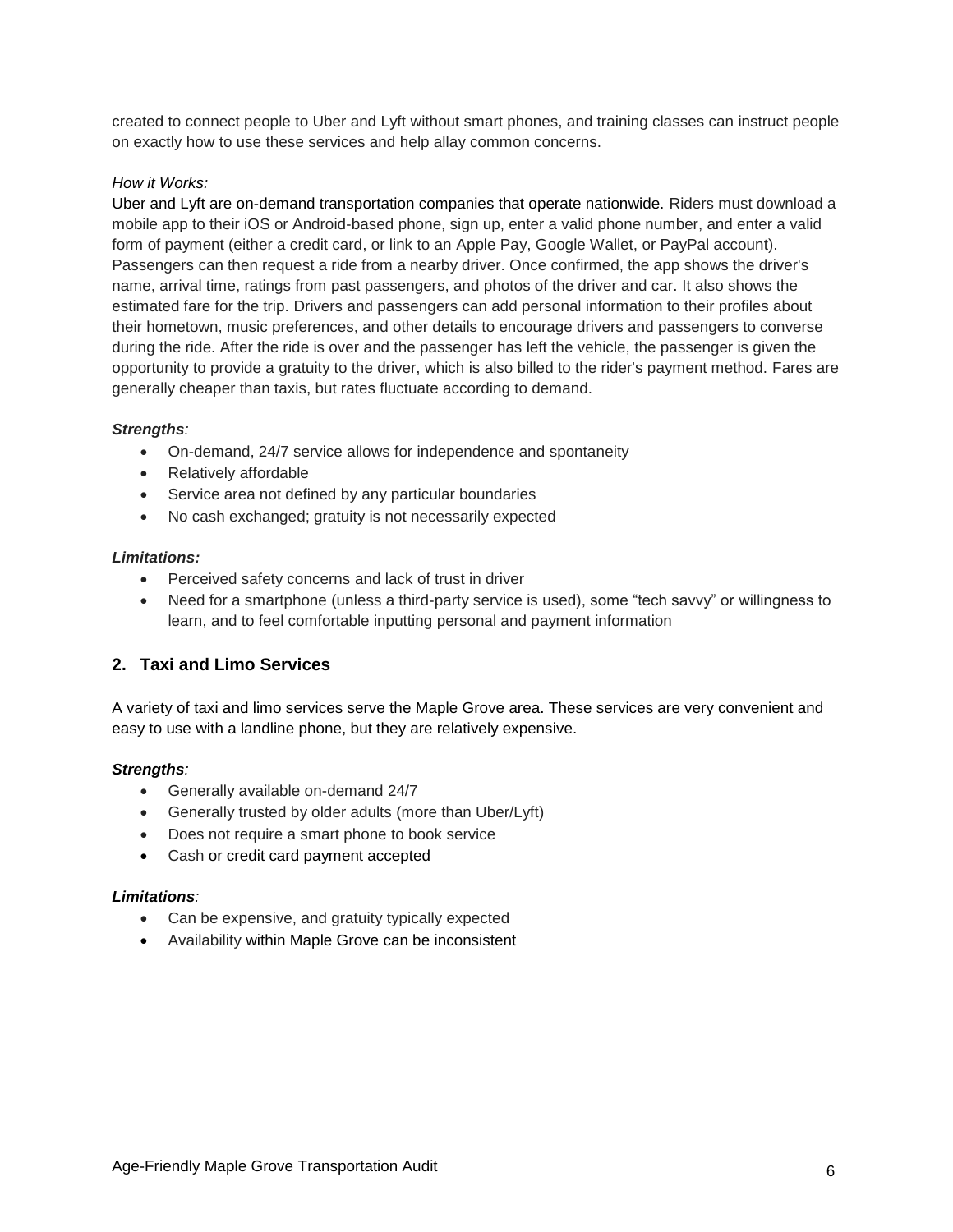## **Senior-Focused Transportation Options**

## **1. Senior Housing Communities**

Two of the eight senior residential communities in Maple Grove offer transportation for their residents. A third facility has scheduled two regular weekly trips to grocery stores through MyRide, with residents paying the fee. At all other senior housing communities, residents are responsible for their own transportation.

Those providing transportation limit the trips to the Maple Grove area, which can include Osseo. The service is limited to residents of the facility.

## *Strengths*

- Beneficial and convenient for residents at facilities that provide transportation
- Partnership with MyRide is creative use of resources

## *Limitations:*

- Majority of facilities do not offer transportation
- Those that do are unable to provide on-demand service

## **2. In-Home Care Service Providers**

Some companies that provide in-home care to older adults also offer transportation services for an additional cost. Rides are provided in personal vehicles and costs vary.

## *Strengths*

- Individual-focused transportation—not a shared service, trip is planned by the rider
- Includes companion assistance; staff from the agency drive the vehicle and accompany the individual for the entirety of the trip
- Riding in a personal unmarked vehicle carries no stigma of a special service

## *Limitations:*

- Available only to people already connected to an in-home care agency that offers this service
- Can be costly

## **Other Services**

## **1. Carpool Metro Transit**

## *Overview:*

Metro Transit's free carpool program helps match people who can ride together to work, saving gas money and allowing use of the high-occupancy vehicle (HOV) lanes on local interstates.

## *Nuts and Bolts:*

Metro Transit's carpool program targets regular commuters. To use it, riders create a profile to be entered into Metro Transit's searchable ride matching system. The system will then match a rider with other users in a carpool. The carpool program is free but has limited use for people other than regular commuters.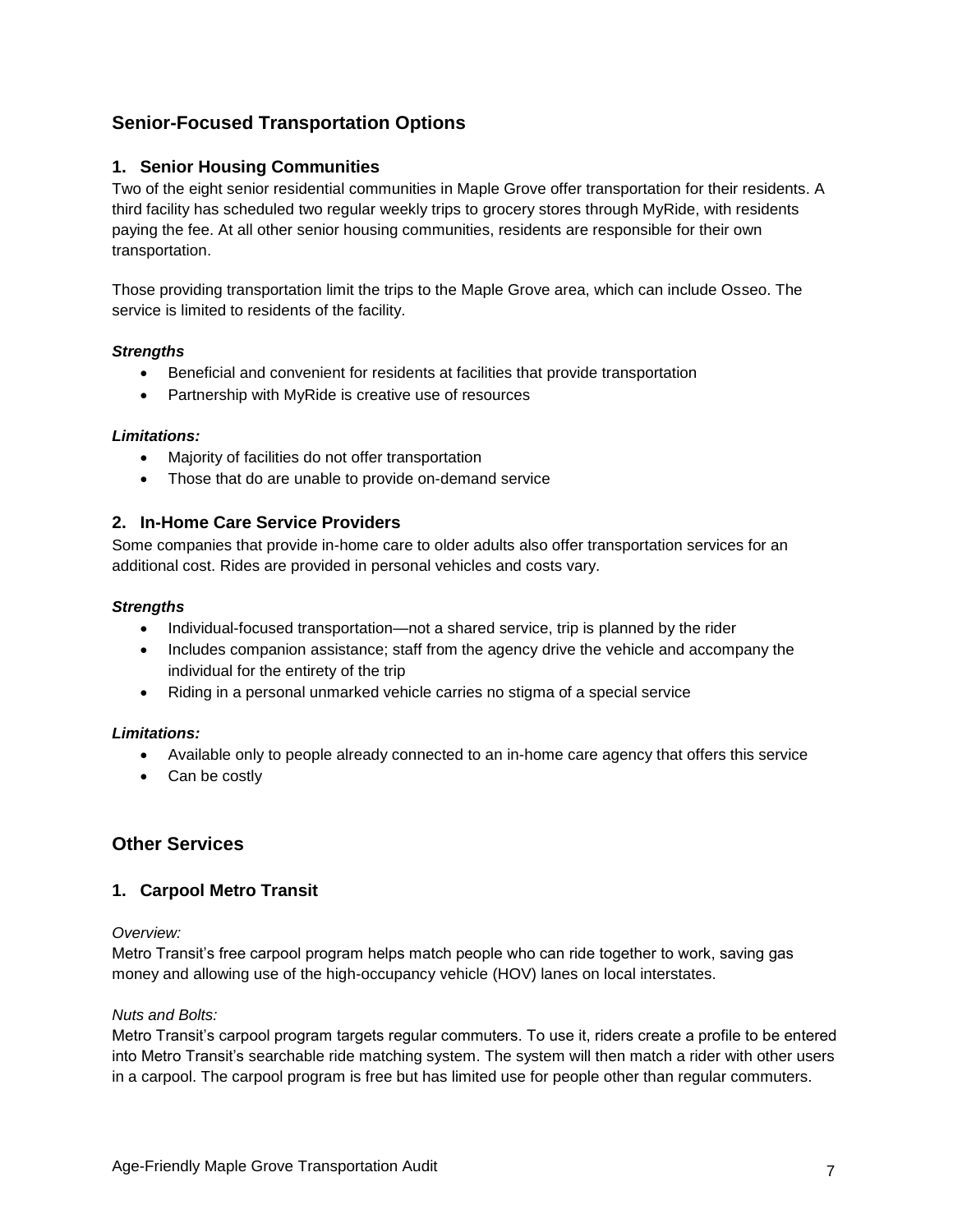## *Strengths:*

- Service is free and saves gas money
- Provides alternative to driving one's own vehicle
- Grants carpoolers access to interstate lanes with less traffic/faster travel times

## *Limitations***:**

Of little use for people not commuting to work on a traditional workday schedule

## **Biking and Walking**

## *Overview:*

Safe and inviting walking and biking opportunities are important parts of an age-friendly community. Maple Grove already has an impressive network of trails and sidewalks, and the City has included walkability as a land use goal in 2018. Since many of AF MG's goals support the City's existing land use plan, the AF MG leadership team can work with the City on mutual goals of improving biking and walking trails both for recreation and as a means of getting around the community.

## **Maple Grove Land Use Plan 2018**

The city's existing strategies for biking and walking trails are as follows:

- A. Maintain and continue the extensive network of trails and parks that link substantially all portions of Maple Grove.
- B. Locate neighborhood parks and design the street system so the parks are easily accessible to the neighborhood and are linked to other parks and schools via bicycle routes (either along quiet local streets and/or by on-street lanes an off-street paths).
- C. Comprehensively plan pedestrian and bicycle networks for new residential and commercial neighborhoods to ensure coordination and continuity among individual subdivisions, commercial sites, parks, schools and trails.
- D. Accommodate walking along every local residential street where practical via concrete sidewalks and asphalt trails. Connect the sidewalk network to the trail system and also link to commercial areas, parks and schools. Provide sidewalks and/or trails along streets in a manner consistent with current and past policy. Create walkable streets that foster an active public life and streets that are energized by their proximity to a vibrant mix of activity-generating uses.
- E. Identify trail and sidewalk gaps in the pedestrian system and allocate resources to fill the most critical gaps.
- F. Identify streets without street trees and allocate resources to add additional street trees. https://www.maplegrovemn.gov/files/1315/5266/5890/2018 LAND USE PLAN.pdf

## **1. Existing Trails**

Numerous biking and walking trails connect within and outside of Maple Grove. These extensive trails are well maintained by the city and well utilized by residents. The trails connect around the lakes, Elm Creek Park and also into retail and residential areas across the city. View a map of city's trail system: [https://www.maplegrovemn.gov/files/4313/3831/8714/Park\\_and\\_Trail\\_Map.pdf](https://www.maplegrovemn.gov/files/4313/3831/8714/Park_and_Trail_Map.pdf)

## **2. Proposed Trails**

Maple Grove continues to improve and expand its trail system. A number of proposed improvements are being considered in parks and residential areas. See Appendix A for a list of Trail Barriers & Barrier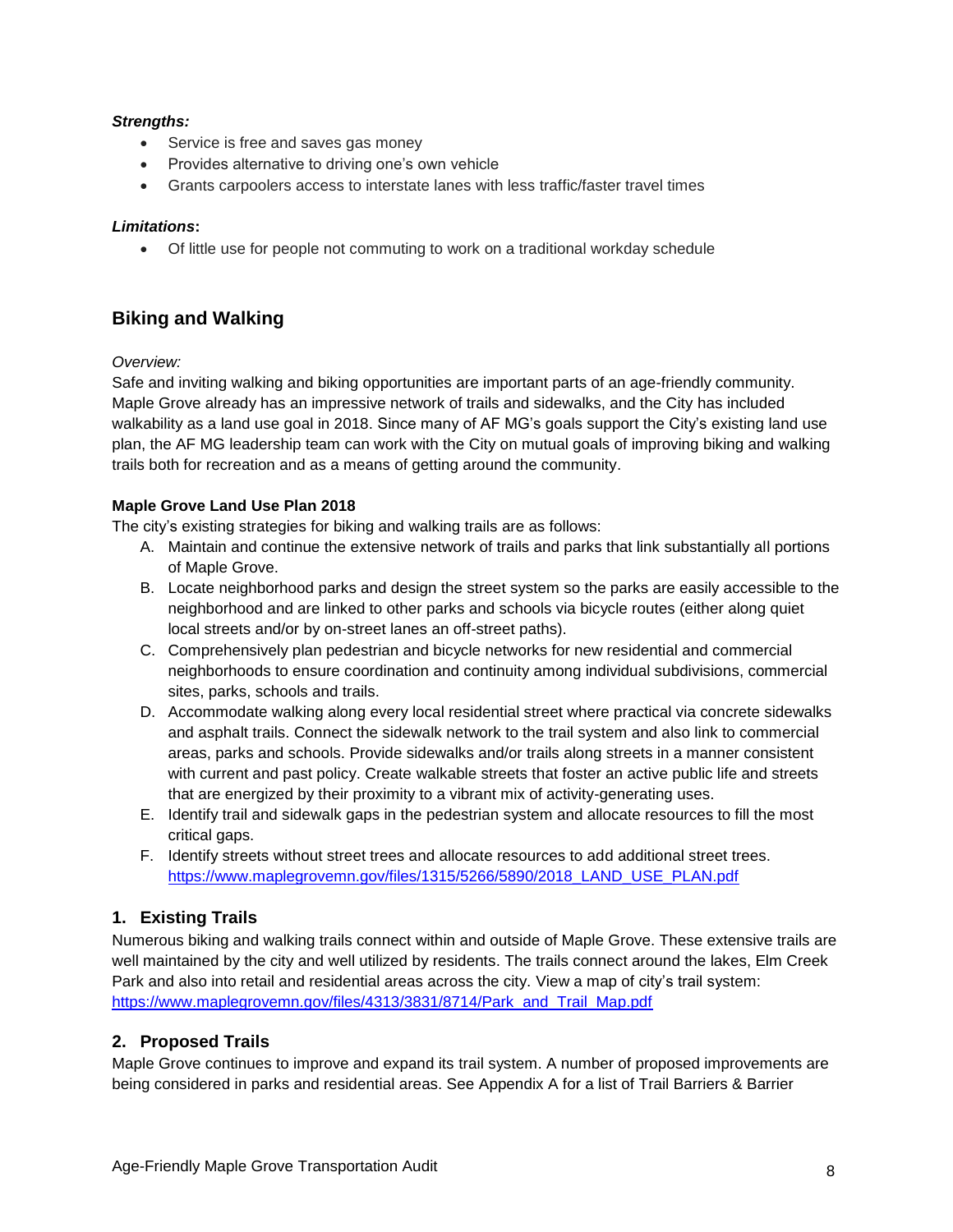Reduction Program, which documents problematic areas in the trail system that may need attention. Follow this link to view a map of existing trail barriers:

## [https://www.maplegrovemn.gov/files/2615/2908/9043/3\\_Maple\\_Grove\\_3\\_Parks\\_and\\_Recreation\\_Plan.pdf](https://www.maplegrovemn.gov/files/2615/2908/9043/3_Maple_Grove_3_Parks_and_Recreation_Plan.pdf)

## *Strengths:*

- Free way to travel
- Promotes "active transportation" (i.e., walking, biking, etc.), which contributes to public health, livability, and overall quality of life

## *Limitations:*

- Some intersections, such as those in downtown Maple Grove, are considered unsafe to cross on foot or bike due to reasons such as heavy traffic, wide streets that take time to cross, and drivers who are or appear to be inattentive, speeding, not coming to complete stops, etc.
- Most older neighborhoods do not have sidewalks and adding them retroactively can be controversial.
- Snow and ice on sidewalks and trails can be hazardous during the winter and limit older people's ability or desire to walk outside. The city addresses snow and ice removal, but they are a reality of Minnesota winters.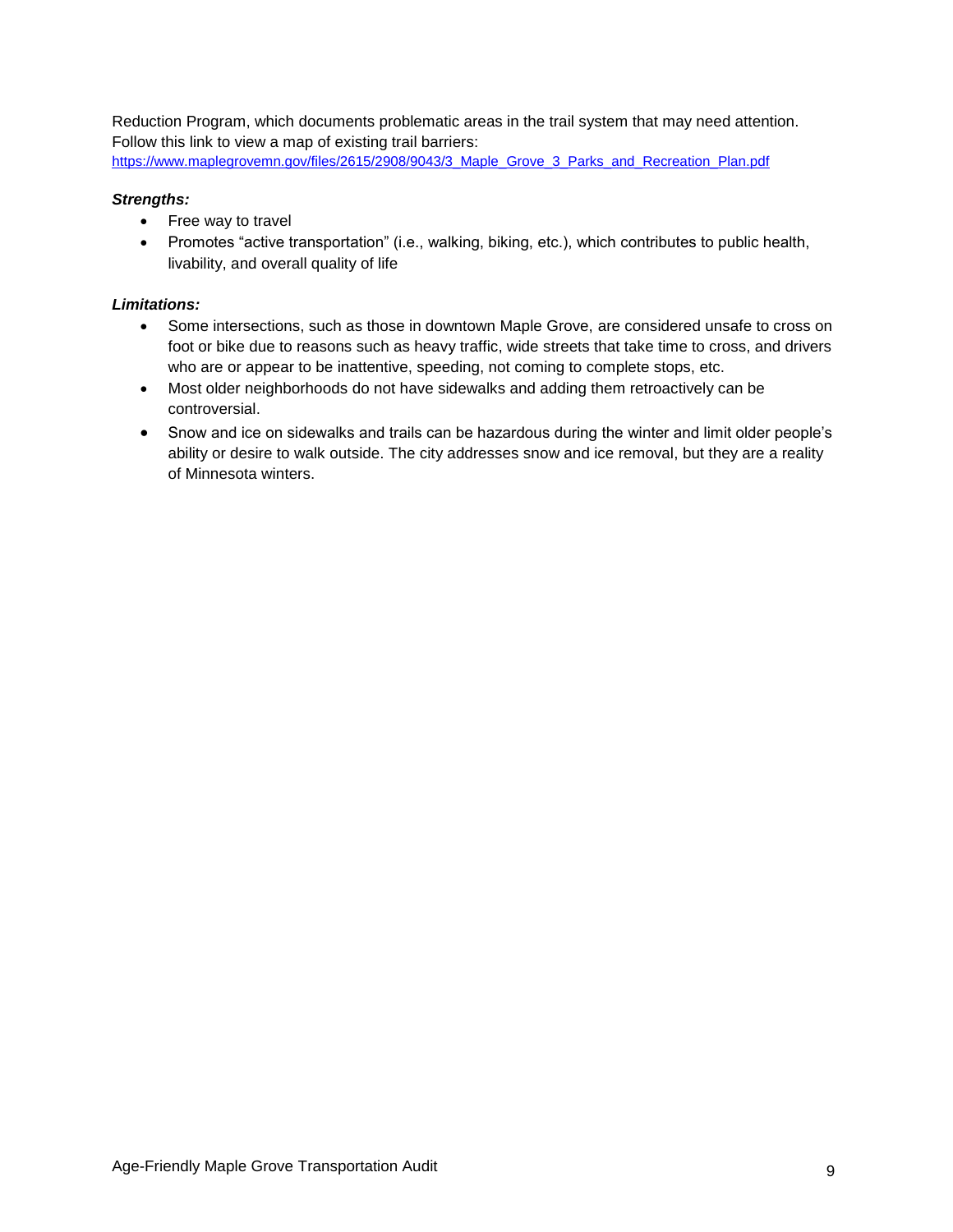## **Summary Analysis**

This transportation audit serves to analyze current transportation options in Maple Grove primarily through the lens of what would be of greatest use to older residents who no longer drive or drive on a limited basis. However, whether or not a person drives, a livable or age-friendly community should provide other means of getting around, including safe and inviting places to walk or bicycle.

Based on this audit's information about different services, as well as what AF MG learned about what is important to older residents, the following summarizes key assets and gaps in the current transportation system. These learnings will serve as a guide to the City of Maple Grove as it seeks to develop, facilitate, or promote improved mobility for Maple Grove residents.

## **Key Assets**

- o My Ride and Maple Grove Transit
- o Metro Mobility
- o Extensive (though not comprehensive) trail and sidewalk network
- $\circ$  Retail, restaurant, and service hubs located near relatively dense housing communities and developments contributes to walkability
- o Transportation provided by senior housing communities
- o City supportive of improving walkability and multi-modal transportation

## **Primary Gaps**

- o **On-demand services**. There is a need for more on-demand services and/or better utilization of existing on-demand services such as Uber and Lyft. Advance reservation services such as MyRide or Metro Mobility are critical, but the ability to go on unplanned or spontaneous outings or errands adds tremendously to quality of life and people's ability to live with dignity and independence.
- o **Service hours**. Existing public services limit the times and days that residents can participate in events, activities or gatherings away from home. MyRide, for example, due to funding and policy constraints, does not operate in the evenings, on Sundays, or on holidays. This prevents some users from being able to attend things like evening community events and Sunday morning worship services, or to join in holiday celebrations with family or friends.
- o **Travel to Minneapolis or Saint Paul**: Numerous residents expressed an interest in traveling to Minneapolis and/or Saint Paul to take advantage of recreational, cultural, dining, and shopping opportunities. Metro Mobility allows this type of travel, but only for eligible riders. Transit Link would make this possible by connecting riders to fixed-route service that would take them to Minneapolis, but many older residents not accustomed to using public transportation feel vulnerable using the system to head in to the city. Taxi service is costly, and previously discussed barriers to using Uber and Lyft currently limit their use.
- o **Education and awareness:** Some services appear underutilized due to lack of knowledge that they exist or how to use them; fear or mistrust; or the need to use the internet with an appropriate device. Classes or trainings may help overcome these barriers.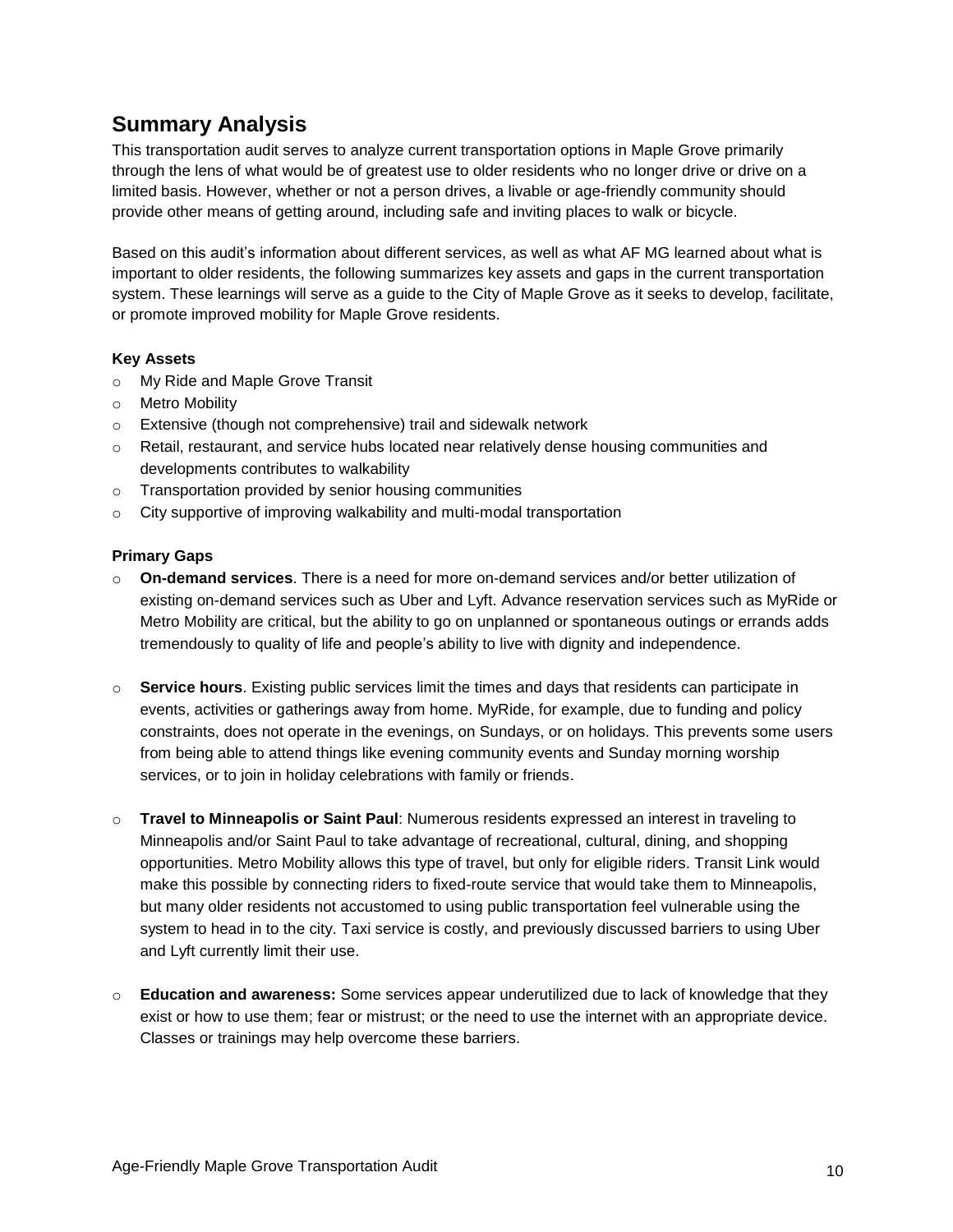o **Cost:** Publicly subsidized options like My Ride, Metro Mobility, and buses are affordable for most people. Private services—taxis, Uber, Lyft, etc.—are less so, yet they are most likely to offer service that is on-demand and available 24/7.

Over the course of 2019 and 2020, AF MG will continue its efforts to learn about the current landscape of transportation for residents and to work for more and better multi-modal options that suit a variety of needs and preferences.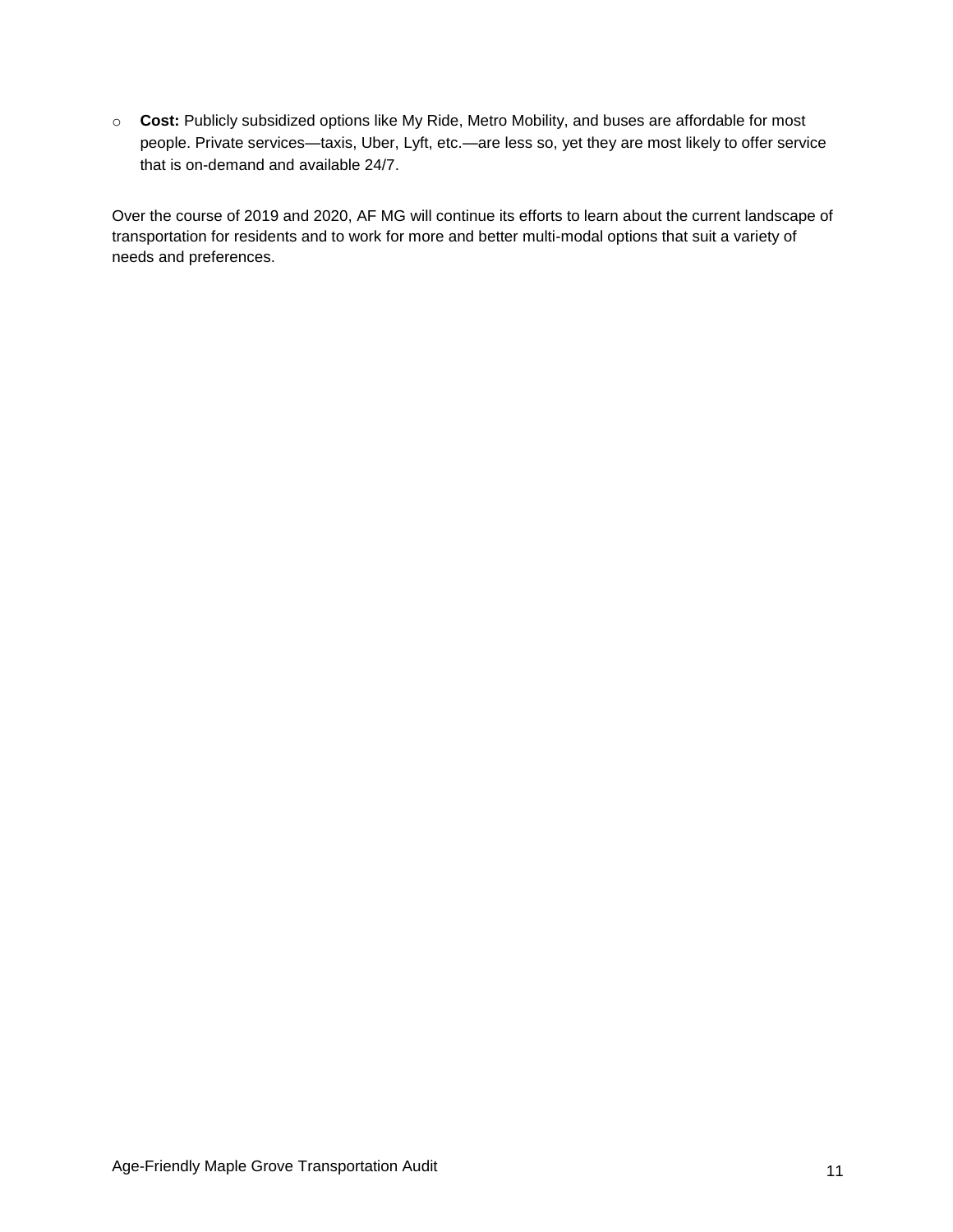## **APPENDIX A**

The following document, created by the City of Maple Grove, identifies "barriers" on existing trails—places that are problematic to users for various reasons and that that need improvement or study to correct the issue. Such lists change over time as current barriers are addressed and new ones are added.

## **Trail Barriers & Barrier Reduction Program**

Previous comprehensive plans for Maple Grove have included a Trail Barrier Reduction Program to identify those restrictions in the trail system that should receive additional study to resolve the user conflict. This program has been very successful where barriers have been minimized in many locations. The continuation of Highway 610 and other future roads in the northwest area of the city will create new barriers to be considered. Residential development in natural areas near Rush Creek and Elm Creek will present further barriers. While each barrier represents a substantial construction cost, each will be considered on its own merit at the time infrastructure planning is occurring. Neither the natural system nor the planned road system will be allowed to reduce Maple Grove's future residential neighborhoods to small isolated fragments, unable to access recreation facilities and amenities.

#### **Trail Barriers** Table 2.

| <b>Map</b><br>Key | <b>Barrier</b>                    | Linkage                                                                                            | <b>Method</b>                                                      | Purpose                                                                                                                                | <b>Priority Level</b>                 |
|-------------------|-----------------------------------|----------------------------------------------------------------------------------------------------|--------------------------------------------------------------------|----------------------------------------------------------------------------------------------------------------------------------------|---------------------------------------|
| 1                 | <b>Rush Creek</b>                 | -North of 101st Ave.<br>$-PSA6$                                                                    | Bridge over creek                                                  | Connects users east of creek to<br>park west of creek<br>Part of Rush Creek Linear Park                                                | Low priority<br>/ With<br>development |
| $\overline{c}$    | <b>Rush Creek</b>                 | Between Fernbrook Ln<br>and Ranchview Ln<br>- Near future park<br>$-PSA4$                          | Bridge(s) over creek                                               | Connects users north of creek to<br>park south of creek<br>May be part of regional system                                              | Low priority<br>/ With<br>development |
| 3                 | Fernbrook<br>Lane                 | -North of Co Rd 81 near<br><b>Rush Creek</b><br>$-PSA4$                                            | Bridge or at grade<br>crossing                                     | Connects users west of creek to<br>regional park east of creek<br>May be part of regional system                                       | Low priority<br>/ With<br>development |
| 4                 | <b>Elm Creek</b><br>Blvd.         | - North Elm Creek Trail<br>between Teal Lake Park<br>and High School<br>$-PSA$ 10                  | Potential to add<br>stoplight to existing<br>safety measures       | Part of linear park and significant<br>trail loop<br>Mitigates busy roadway                                                            | Low priority                          |
| 5                 | Zachary<br>Lane, north<br>of 610  | - Maple Valley Linear<br>Park to Elm Creek<br>Park Reserve and<br>neighborhoods<br>-PSAs 11 and 12 | Potential to add warning<br>flasher to existing safety<br>measures | Connects users east of Zachary to<br>Elm Creek Park Reserve<br>Mitigates busy roadway                                                  | Low priority                          |
| 6                 | Hemlock-<br>Zachary               | Between Weaver Lake Rd<br>and Elm Creek Blvd.<br>- PSA 23 and 24                                   | Improved at grade<br>crossing(s)                                   | - Link residents to Arbor Lakes                                                                                                        | Low priority<br>/ With<br>development |
| $\overline{7}$    | Co Rd 30 /<br>93rd Ave N          | - Maple Creek Linear Park                                                                          | Potential to add warning<br>flasher to existing safety<br>measures | Link residents north of Co Rd 30<br>to Central Park and Community<br>Center                                                            | Low priority                          |
| 8                 | Elm Creek                         | - South of Bass Lake Rd.<br>- Utilize powerline corridor<br>$-$ PSA 32                             | Boardwalk and bridge<br>over creek                                 | Connects west neighborhood<br>to east side trail and Forest<br>Preservation Area                                                       | Low priority                          |
| $\overline{9}$    | Elm Creek<br>south of Elm<br>Road | - Near Elm Creek<br>$-$ PSA 32                                                                     | Creek crossing                                                     | - Elm Creek Linear Park<br>- East/west connection                                                                                      | Low priority                          |
| 10                | Co Road 101                       | Between 78th Ave and<br>Bass Lake Rd.<br>$-PSA330$                                                 | At grade crossings<br>at future roadway<br>intersections           | - Link Cook Lake neighborhood to<br>park on east side                                                                                  | <b>High priority</b>                  |
| 11                | Co Road 30                        | - Co Rd 30 and Rush<br>Creek<br>- PSA 18 and PSA 6                                                 | At grade crossings east<br>of creek                                | Connects residents south of Co Rd<br>30 to the PSA 6S Neighborhood<br>Park<br>Crossing improvements at time of<br>roadway improvements | <b>High priority</b>                  |

| 6              | Hemlock-<br>Zachary               | - Between Weaver Lake Rd<br>and Elm Creek Blvd.<br>- PSA 23 and 24   | Improved at grade<br>crossing(s)                                   | - Link residents to Arbor Lakes                                                                                                        | Low priority<br>/ With<br>development |
|----------------|-----------------------------------|----------------------------------------------------------------------|--------------------------------------------------------------------|----------------------------------------------------------------------------------------------------------------------------------------|---------------------------------------|
| $\overline{7}$ | Co Rd 30 /<br>93rd Ave N          | - Maple Creek Linear Park                                            | Potential to add warning<br>flasher to existing safety<br>measures | Link residents north of Co Rd 30<br>to Central Park and Community<br>Center                                                            | Low priority                          |
| 8              | Elm Creek                         | - South of Bass Lake Rd.<br>- Utilize powerline corridor<br>$-PSA32$ | Boardwalk and bridge<br>over creek                                 | Connects west neighborhood<br>to east side trail and Forest<br>Preservation Area                                                       | Low priority                          |
| 9              | Elm Creek<br>south of Elm<br>Road | - Near Elm Creek<br>$-PSA32$                                         | Creek crossing                                                     | Elm Creek Linear Park<br>- East/west connection                                                                                        | Low priority                          |
| 10             | Co Road 101                       | -Between 78th Ave and<br>Bass Lake Rd.<br>$-PSA330$                  | At grade crossings<br>at future roadway<br>intersections           | Link Cook Lake neighborhood to<br>park on east side                                                                                    | <b>High priority</b>                  |
| 11             | Co Road 30                        | - Co Rd 30 and Rush<br>Creek<br>- PSA 18 and PSA 6                   | At grade crossings east<br>of creek                                | Connects residents south of Co Rd<br>30 to the PSA 6S Neighborhood<br>Park<br>Crossing improvements at time of<br>roadway improvements | <b>High priority</b>                  |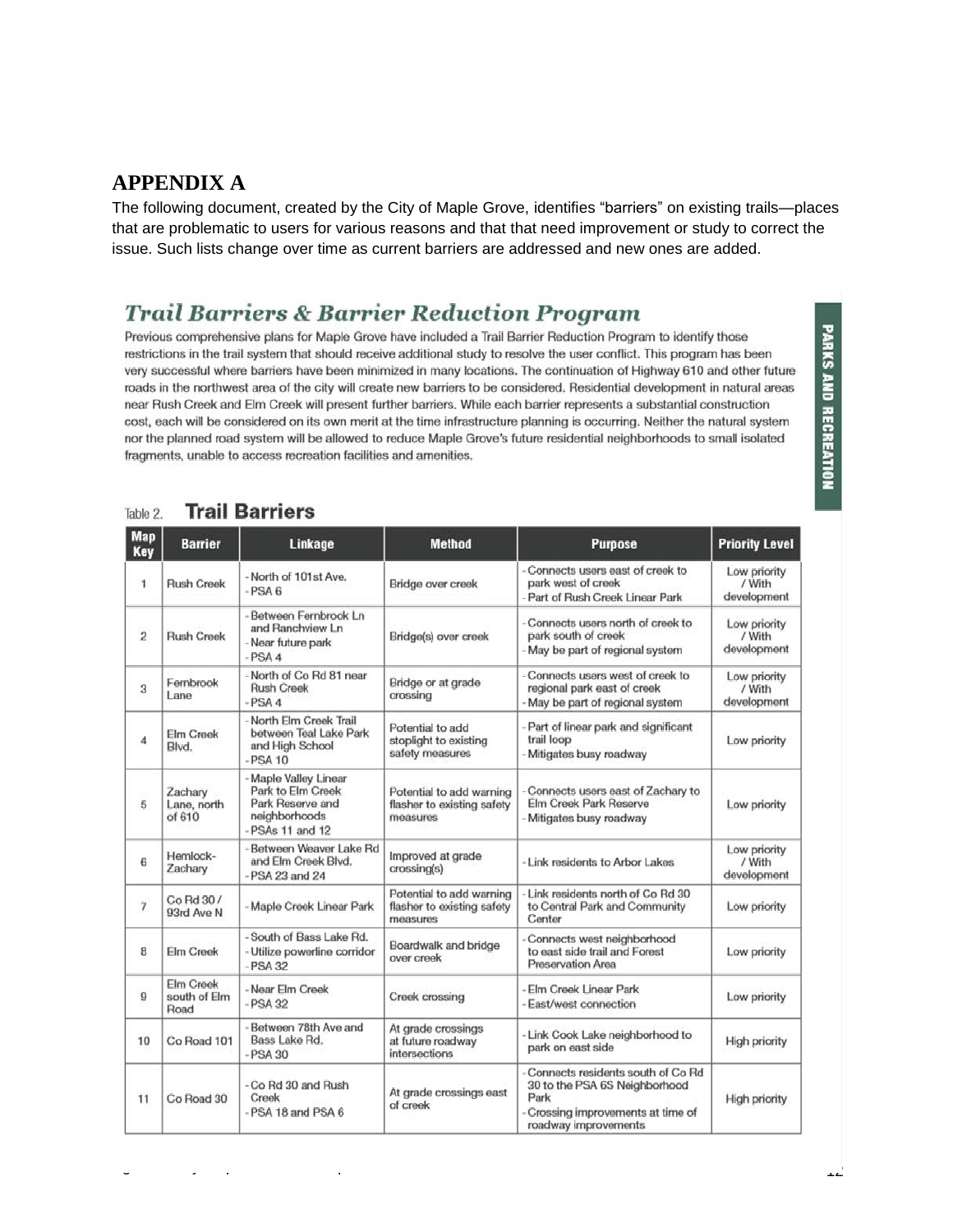## **APPENDIX B**

The following information is the transportation portion of Age-Friendly Maple Grove's three-year action plan. View the full plan at Age-Friendly Maple Grove's website.

## **Domain 2: Transportation**

*Safe, accessible and affordable modes of public and private transportation that allow residents to move within and outside of the community with independence and flexibility.*

Transportation is an enormous, complex issue and frequently a top challenge for any community working to become age-friendly—in part because transportation is so closely tied to well-being in other areas of life. Suburban and rural places tend to struggle more. They often are less walkable; housing is located far from shops and services; and public transit is scarce. Even in urban core cities that have more sidewalks and more extensive public transit, crossing busy roads on foot can feel unsafe. And in places like Minnesota, snow and ice can make sidewalks and streets risky or impassable for older pedestrians. Yet affordable, accessible transportation is a fundamental part of life, for all of us.

Most adults—including older adults—in Maple Grove get around by car. In the US, cars long have been our favored mode of transport. They are a symbol of independence and freedom. Most cities and neighborhoods in the US that developed largely after World War II (primarily suburbs) were designed to move cars, not people. As we get older, many of us tend to gradually drive less—e.g., only during daylight, in optimal weather (no rain, snow, or ice), to a few specific destinations, and during off-peak/low traffic times. The ability to continue driving provides choice and independence that contributes to our wellbeing as we get older. Yet most of us will outlive our ability to drive by seven to 10 years.

More options from the public, private and nonprofit sectors are needed to fill the many gaps left in our carcentric society. Improvements to road design, street and traffic signage, and pedestrian infrastructure can also make driving and walking safer and easier for everyone, including older residents.

Public transportation funding is political and complex; it also largely determines public transportation options. Policies and regulations from governmental oversight agencies such as the Federal Transit Administration and Metropolitan Council also factor heavily into the types and levels of available public transportation options.

## *Transportation in Maple Grove*

Not surprisingly, the vast majority of older adults in Maple Grove drive themselves as their primary mode of transportation. About 18 percent get rides from others. Maple Grove residents are fortunate to have access to two city public transit services, though both have limitations.

Maple Grove Transit offers a demand-response service called MyRide (formerly Dial-a-Ride) for the general public. It is a subsidized service that allows residents, including older adults, to book "curb-tocurb" van rides primarily within the city. This is a valuable and well-utilized program that that city continues to improve. A new mobile app, for example, offers more on-demand service. However, MyRide operates under constrained funding and policy realities. The service does not operate on Sundays or holidays, and service ends at 6:00 p.m. on weekdays and 4:00 p.m. on Saturdays.

Maple Grove Transit also operates a well-utilized weekday commuter bus service between Maple Grove and Minneapolis during rush hour. Midday service is available but limited, making it challenging for people to travel into the core cities at other times of the day. Metro Mobility is a shared public transportation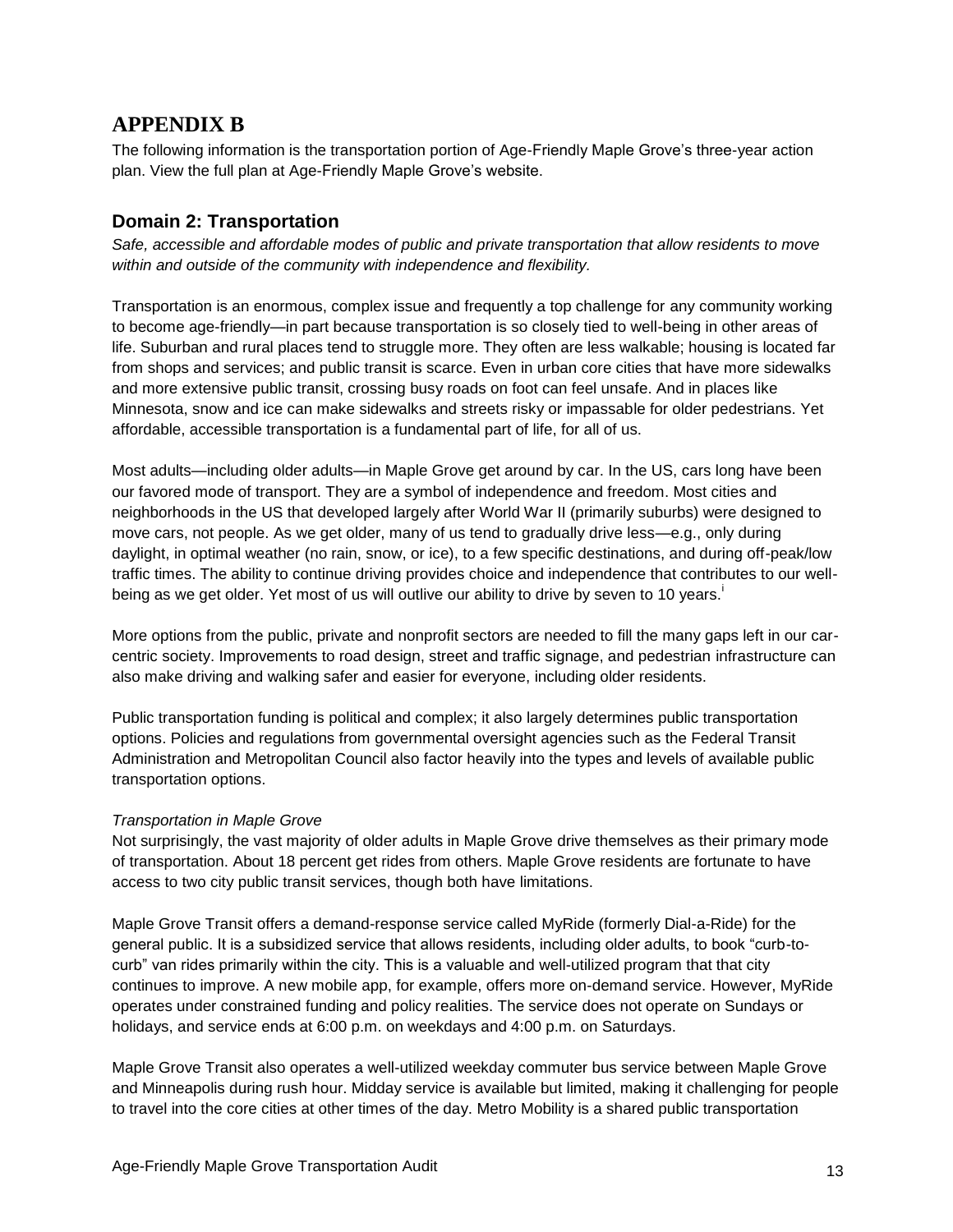service operated by the Metropolitan Council as part of the Americans with Disabilities Act. It provides a critical service but requires a doctor's certification to ride and is often a time-consuming way to travel.

Maple Grove's Engineering and Public Works departments have been working on a number of issues related to the age-friendly community assessment. This includes taking action to address traffic congestion; developing a pedestrian crosswalk policy; and completing a city-wide review of pedestrian facilities within the public right-of-ways (which includes an inventory of all concrete sidewalks to identify trip hazards and similar issues, data collection concerning sidewalks and pedestrian ramps, and a review of pedestrian push-buttons at traffic signals) as part of the ongoing Americans with Disabilities Act (ADA) Transition Plan. While this work on the ADA Transition Plan was not directly tied to the community assessment, it supports the goals and principles of Age-Friendly Maple Grove.

## **What We Learned:**

## *Transit Options:*

- Due to funding and policy realities, existing transit services are constrained in their geography, schedules, and availability.
- Transportation can be a barrier to social participation. Non-driving residents cannot attend evening events or Sunday worship services, for example, because the few transportation services that do exist have limited hours
- People need better general knowledge of what transportation options are currently available and how they operate, including ridesharing services like Lyft and Uber.
- Healthcare-related transportation services are limited and have long wait times. For those who doctor out of the community and do not drive, it can be especially difficult to travel to those appointments.
- Older residents would like to visit downtown Minneapolis/St Paul but most transportation services available are designed around traditional commuter schedules.
- Numerous people wished there were a shuttle or circulator bus that would make regular stops at key destinations in Maple Grove.
- Protected seating to wait for transportation is important.

## *Walkability*

- People appreciate and enjoy the walking paths.
- There is a general desire for safer crosswalks with features like longer crossing times. Specifically, the intersection on Main Street and Lakeview Drive N/82<sup>nd</sup> Ave. N (just east of the library) feels dangerous despite it being a four-way stop; this intersection is an important pedestrian gateway from senior and other concentrated housing to many destinations.
- Some sidewalks are uneven and not consistently available.
- More benches along walking trails would be helpful.

## *Driving and Parking*

- More handicapped parking is needed all over the community. This is especially important in the winter with snow and ice.
- Driver education is needed when new traffic features like roundabouts and flashing yellow turn arrows are introduced.
- Traffic/street signs are difficult to read, especially at night. Many are too small and hard to find or see.
- Traffic is heavy in Maple Grove, especially on the weekends, causing congestion and making it hard to get around.

## **Action Items: Transportation**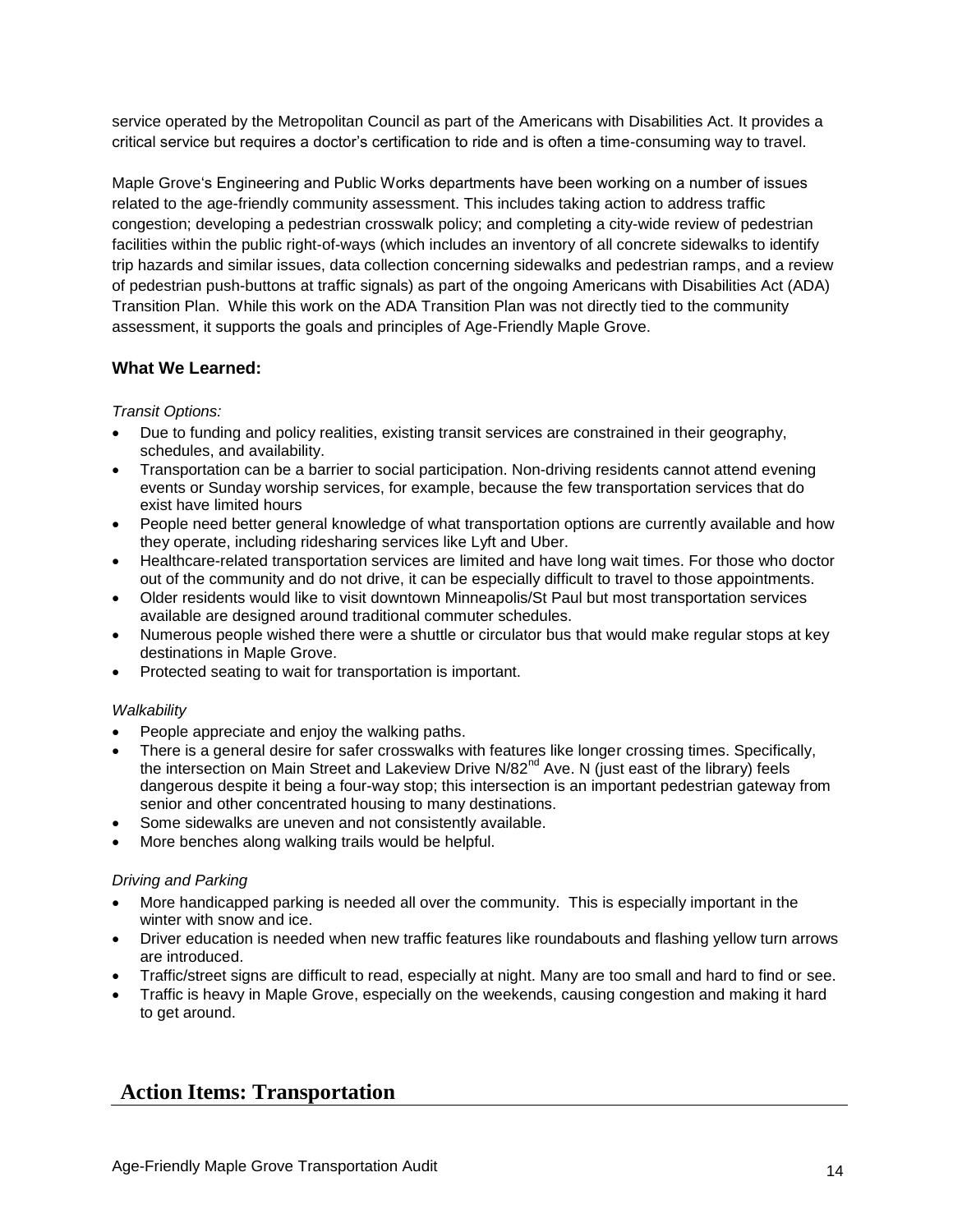| Ensure current transportation services are being utilized and maximized<br><b>Goal 2.1</b>                                             |                                                                                                                                                                                                                                                                                                                                   |                                                                                                                                                     |                                                                                                       |                    |  |  |
|----------------------------------------------------------------------------------------------------------------------------------------|-----------------------------------------------------------------------------------------------------------------------------------------------------------------------------------------------------------------------------------------------------------------------------------------------------------------------------------|-----------------------------------------------------------------------------------------------------------------------------------------------------|-------------------------------------------------------------------------------------------------------|--------------------|--|--|
| <b>Key Activities</b>                                                                                                                  |                                                                                                                                                                                                                                                                                                                                   | Potential Partner(s)                                                                                                                                | <b>Indicators</b>                                                                                     | Completion<br>Date |  |  |
| a.                                                                                                                                     | Conduct a transportation services<br>audit to understand the landscape<br>of transit options in Maple Grove,<br>including the gaps and limitations,<br>to help inform development of<br>plans to fill identified needs. Audit<br>would include both public options<br>(e.g., MG MyRide) and private<br>options (e.g., Uber/Lyft). | <b>MG Transit</b><br>$\bullet$<br>Hennepin<br>$\bullet$<br><b>County Public</b><br>Works                                                            | Written audit<br>completed and<br>disseminated to key<br>stakeholders                                 | Year 1             |  |  |
| b.                                                                                                                                     | Increase utilization of existing<br>services by improving/expanding<br>communications methods for<br>informing older adults of those<br>services                                                                                                                                                                                  | <b>MG Transit</b><br>$\bullet$<br><b>MG Senior</b><br>$\bullet$<br>Center<br><b>CROSS</b><br>$\bullet$<br>Services<br><b>CCX Media</b><br>$\bullet$ | Identify and<br>implement new<br>communications<br>strategies and follow<br>up on efficacy            | Year <sub>2</sub>  |  |  |
| Goal 2.2   Explore creation of a new transportation program or programs to provide an<br>affordable, reliable option for older adults. |                                                                                                                                                                                                                                                                                                                                   |                                                                                                                                                     |                                                                                                       |                    |  |  |
|                                                                                                                                        | Key Activities                                                                                                                                                                                                                                                                                                                    | Potential Partner(s)                                                                                                                                | <b>Indicators</b>                                                                                     | Completion<br>Date |  |  |
| a.                                                                                                                                     | Create a brief research report on<br>local/regional and national<br>transportation programs and<br>services to educate city and<br>community leaders about<br>promising models.                                                                                                                                                   | Dakota County<br>$\bullet$<br>AARP<br>$\bullet$<br>White Bear Lake<br>$\bullet$<br>Senior Program<br>WeCAB<br>$\bullet$                             | Produce report that<br>includes brief<br>analysis of feasibility<br>of applying such<br>models in MG. | Year <sub>2</sub>  |  |  |
| b.                                                                                                                                     | Make recommendations for new<br>or enhanced transportation<br>service/program using findings<br>from transportation services audit<br>(Goal 2.1) and research on<br>existing models.                                                                                                                                              | <b>MG Transit</b><br>$\bullet$<br>Local businesses<br>MG Economic<br>Dev.                                                                           | Produce and<br>disseminate<br>recommendations<br>report to key<br>stakeholders.                       | Year <sub>3</sub>  |  |  |
| Goal 2.3   Encourage active transportation (such as walking and biking) and support pedestrian<br>safety.                              |                                                                                                                                                                                                                                                                                                                                   |                                                                                                                                                     |                                                                                                       |                    |  |  |
|                                                                                                                                        | <b>Key Activities</b>                                                                                                                                                                                                                                                                                                             | Potential Partner(s)                                                                                                                                | <i>Indicators</i>                                                                                     | Completion<br>Date |  |  |
| a.                                                                                                                                     | Conduct audit of bicycle parking<br>to identify priority locations for<br>new/additional parking. (To be<br>included as part of retail audit<br>under Goal 1.1.)                                                                                                                                                                  | <b>MG Engineering</b><br><b>Active Living</b><br><b>Hennepin County</b>                                                                             | Map of bicycle rack<br>locations.                                                                     | Year 1             |  |  |
| b.                                                                                                                                     | Conduct walking audit to identify<br>priority locations for adding<br>benches and lighting along<br>walking paths or sidewalks.                                                                                                                                                                                                   | MG Parks &<br>$\bullet$<br>Recreation<br><b>MG Public Works</b><br>AARP                                                                             | List of and rationale<br>for priority locations<br>for additional<br>benches and lighting.            | Year <sub>2</sub>  |  |  |
| 2.4   Make driving and navigating safer and easier                                                                                     |                                                                                                                                                                                                                                                                                                                                   |                                                                                                                                                     |                                                                                                       |                    |  |  |
| <b>Key Activities</b>                                                                                                                  |                                                                                                                                                                                                                                                                                                                                   | Potential Partner(s)                                                                                                                                | <b>Indicators</b>                                                                                     | Completion<br>Date |  |  |